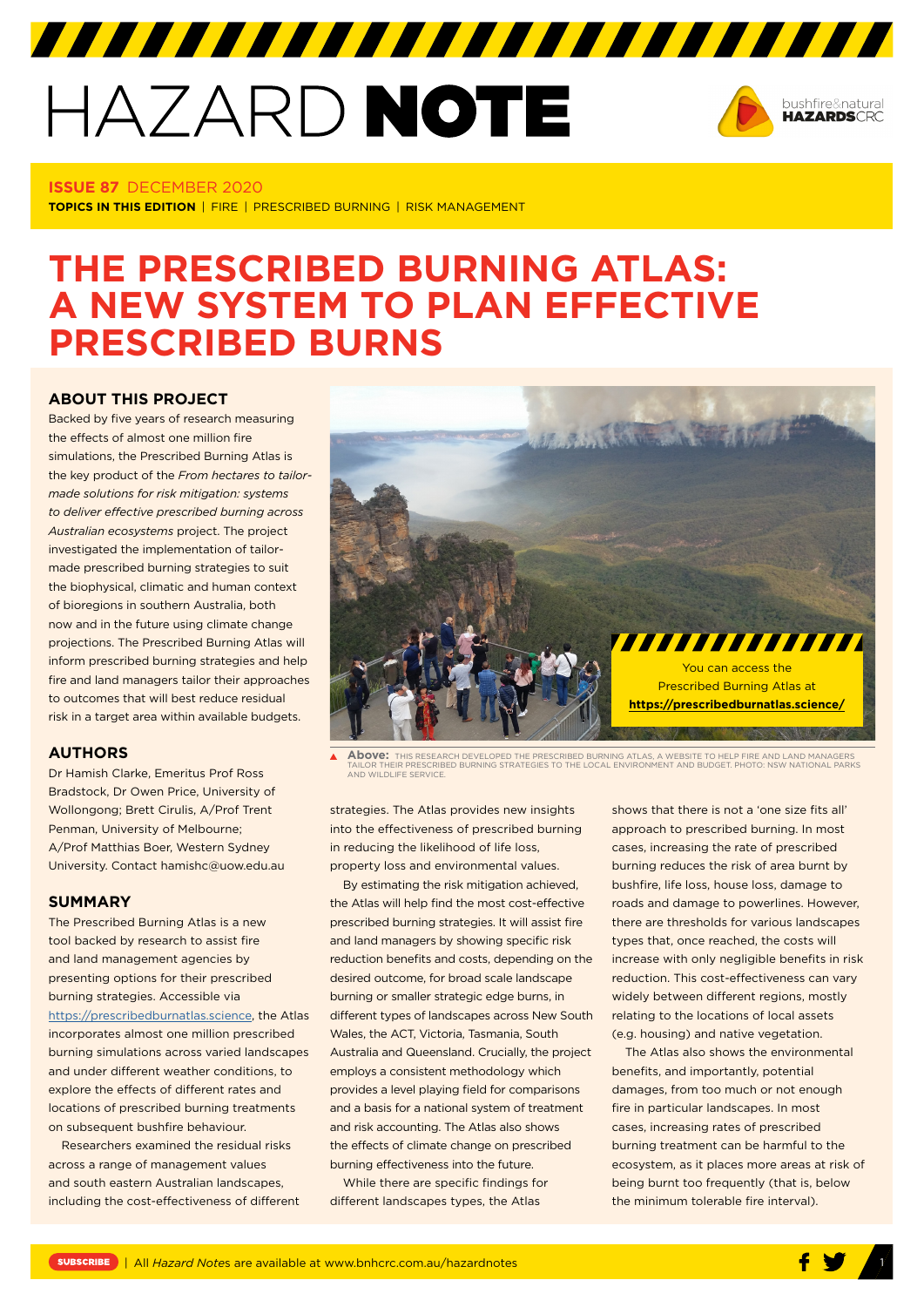

## **CONTEXT**

Prescribed burning is a central feature of contemporary fire management around the world, yet a quantitative basis for understanding and comparing its effectiveness at mitigating risk across different regions is lacking. This project addressed this gap and the Atlas will provide critical support to fire and land management agencies across southern Australia by undertaking a systematic investigation of the drivers of prescribed burning effectiveness.

#### **BACKGROUND**

There is widespread use of fire to reduce the amount of fuel (vegetation) in forests and grasslands across Australia. The intentions of these programs are to:

- reduce the amount of combustible vegetation as a means of reducing the intensity and slowing the progression of bushfires, and to decrease the number of spot fires. In combination, these outcomes can increase opportunities to suppress and extinguish those fires and reduce the risk to communities and structures.
- ensure that landscapes that require fire for ecological health are exposed to appropriate fire regimes.

With land management agencies moving toward planning future systems based on risk reduction, the Atlas can be used by prescribed burning practitioners and planners as both a learning and planning support tool.

The information available through this Atlas supports the following priorities and actions for the National Disaster Risk Reduction Framework:

#### **Priority 1: Understand disaster risk**

- Identify and address data, information and resource gaps
- Address technical barriers to data and information sharing and availability
- Integrate plausible future scenarios into planning

#### **Priority 2: Make accountable decisions**

- Consider potential avoided loss (tangible and intangible) and broader benefits in all relevant decisions
- Build the capability and capacity of decision-makers to actively address disaster risk in policy, program and investment decisions

#### **BUSHFIRE AND NATURAL HAZARDS CRC RESEARCH**

The Atlas provides an ability for users to understand the likely cost, benefits and overall risk reduction for landscapes across south eastern Australia, and to compare the outcomes based on different



**Figure 1:** RESEARCHERS USED FIRE SIMULATIONS FROM 13 AREAS ACROSS AUSTRALIA: SOUTHEAST<br>QUEENSLAND; NANDEWAR, BROKEN HILL, SOUTHWESTERN SLOPES, BLUE MOUNTAINS AND SOUTHEAST<br>CORNER, NSW; CANBERRA, ACT; LITTLE DESERT AND EAS

prescribed burning strategies – for instance, different combinations of landscape and edge-based burning approaches (where the edge is defined as a locations where flammable vegetation meets communities and the built environment).

The research was divided into two phases: fire behaviour accounting and risk accounting.

#### **Fire behaviour accounting**

At the heart of the project is predictive modelling of the effect of prescribed burning on unplanned bushfire behaviour.

Researchers used the simulation modelling tool PHOENIX RapidFire (Tolhurst et al. 2008), which is widely used by fire agencies in operations and risk planning. The model was loaded with different inputs – terrain, vegetation types, weather, ignition location, fire history – to predict bushfire properties such as rate of spread, flame height, ember density, convection and intensity. The vegetation types that were assessed included temperate forests, grasslands, savannas, deserts, woodlands and scrub.

Researchers used close to one million fire simulations across 13 case study landscapes across New South Wales, the ACT, Victoria, Tasmania, South Australia and Queensland – comprising the urban interface, remote bushland, arid grassland and sub-tropical bush (see Figure 1 below) – and estimated residual risk for management values, including loss of life, loss of property, length of road damaged, environmental impacts, length of powerline damaged and area burnt.

#### **Risk accounting**

Statistical models – specifically Bayesian decision networks – were used to estimate the risk mitigation, including cost, that can be achieved using different prescribed burning strategies in each region. The models learn the probable distributions of fire weather conditions and bushfire incidence for each location and generate risk estimates for each prescribed burning strategy. By incorporating the entire range and probability of local conditions, this process produces 'full' estimates of risk that can be compared between local regions. This is important, because a key objective for fire managers that will use the Prescribed Burning Atlas is the identification of effective risk reduction options.

#### **RESEARCH FINDINGS**

The technical outputs from this project are layered, allowing for multiple levels of interrogation and interpretation, including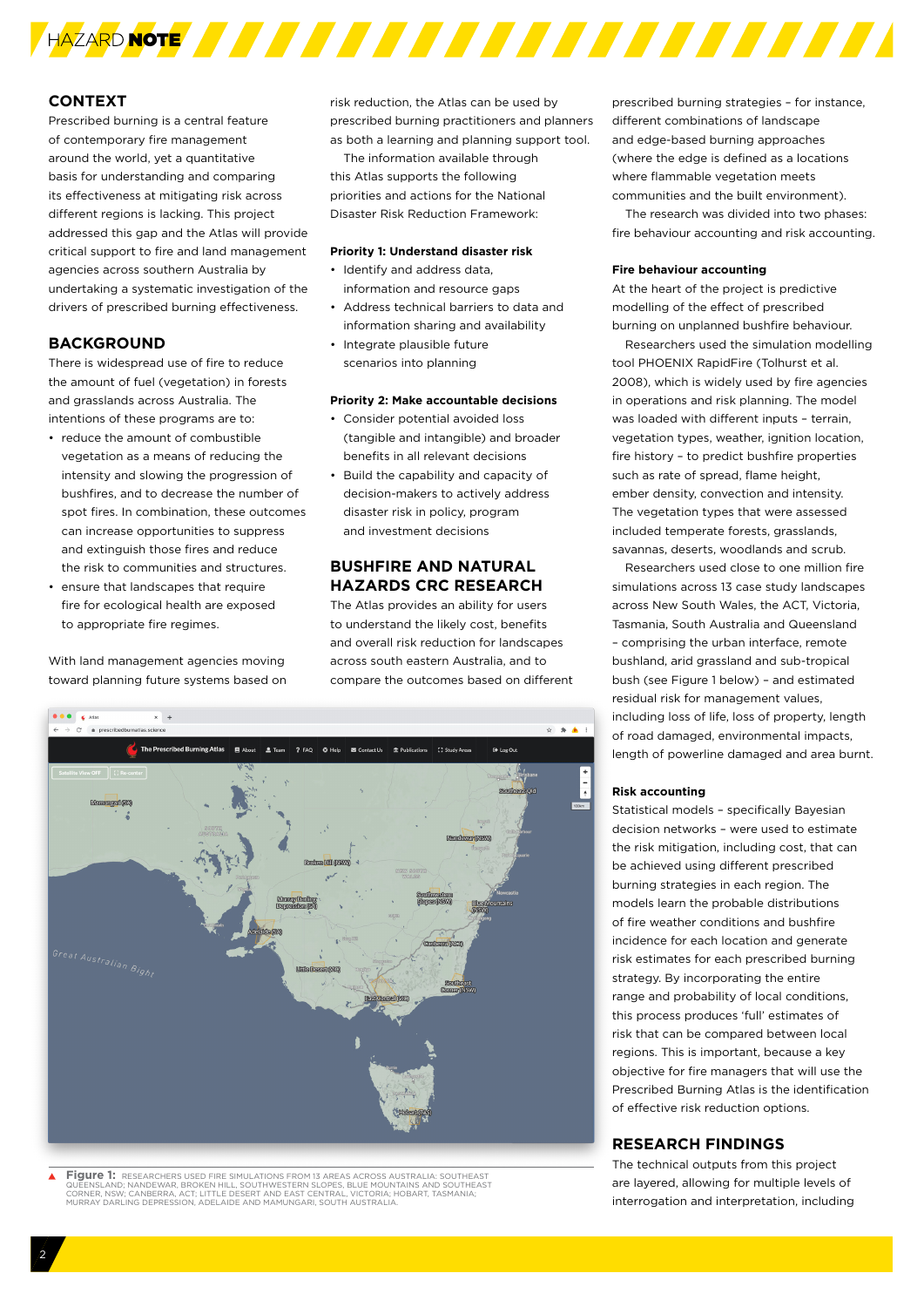

# **ASSESSING THE EFFECTIVENESS OF PRESCRIBED BURNING IN THE BLUE MOUNTAINS USING THE PRESCRIBED BURNING ATLAS**

By conducting edge burning in the Blue Mountains, the risk of losing lives and houses during a bushfire is reduced when compared to conducting only landscape scale prescribed burning. However, the effect of edge burning on reducing the size of a bushfire is less than landscape scale prescribed burning. There is little difference between these two treatment options on reducing damage to roads and powerlines, or tolerable fire interval.

The option of conducting moderate amounts of both edge and landscape burning (that is, the aqua line) represents a compromise between the first two more extreme options. It leads to a major decrease in the risk of the ecosystem being burnt too frequently, while yielding subtle but sometimes significant changes in the risk to other values such as house loss and area burnt.

high-level summaries, underlying data, raw data, or analysis of all three layers combined. This allowed researchers to explore the raw risk estimates, compare different combinations of case study landscapes and landscape treatments, and explore drivers and other features of risk reduction.

The findings of the project illustrate that there is no 'one size fits all' solution to prescribed burning. That is, the effectiveness of prescribed burning at mitigating risk of damage by bushfire varies considerably across landscapes. This has major implications for fire managers, suggesting

#### **Blue Mountains (NSW)**



that tailored prescribed burning solutions are possible and preferable, as long as they are based on the unique risk mitigation profile for the specific landscape being assessed. Other findings, from the analysis of the 13 case study landscapes, include:

• In most cases, increasing the rate of prescribed burning treatment reduces the risk of area burnt by bushfire, life loss, house loss, damage to roads and damage to powerlines, but in many cases there are thresholds beyond which any increased rates of prescribed burning do not lead to a significant increase in benefits.

#### **END-USER STATEMENT**

"It is expected that this project will trigger a significant change in the way fire management agencies deliver their hazard reduction programs and proposed fuel management activities. The ability to quantify risk and cost to life and property, as well as environmental impact and infrastructure damage under a range of different scenarios, will lead land managers to optimised burning strategies for wildfire risk mitigation. This project will support agencies to make more robust evidence-based decisions and tailor their burning programs to optimise risk reduction and cost benefits according to their needs. The results emerging from this project will be used by a broad range of stakeholders with multiple objectives. The Atlas will strengthen the narrative that the reduction in risk from prescribed burning varies depending on management value and local variations in landscapes and vegetation communities across south-eastern Australia." **Dr Felipe Aires, Fire Incident Management Section, National Parks and Wildlife Service, Department of Planning, Industry and Environment, NSW**

- In most cases, increasing rates of prescribed burning treatment can be harmful to the ecosystem, as it places more areas at risk of being burnt too frequently (that is, below the minimum tolerable fire interval).
- The cost-effectiveness of prescribed burning varies widely between regions, with variations relating mostly to the spatial configuration of assets and natural vegetation.
- There are interesting comparisons across different landscapes:
	- In Hobart, prescribed burning significantly reduces the costs associated with loss of housing, but the aggregate costs (including cost of burning and cost of other losses) remain relatively constant.
	- In Canberra, the most cost-effective solutions involve treatments focused at the edge rather than landscape.
	- In south east NSW, prescribed burning significantly increases the costs of fire prevention, but has only a modest impact on reducing losses from bushfires.
- Lastly, climate change is expected to reduce the positive effects of prescribed burning, due to increased frequency of extreme fire weather conditions.